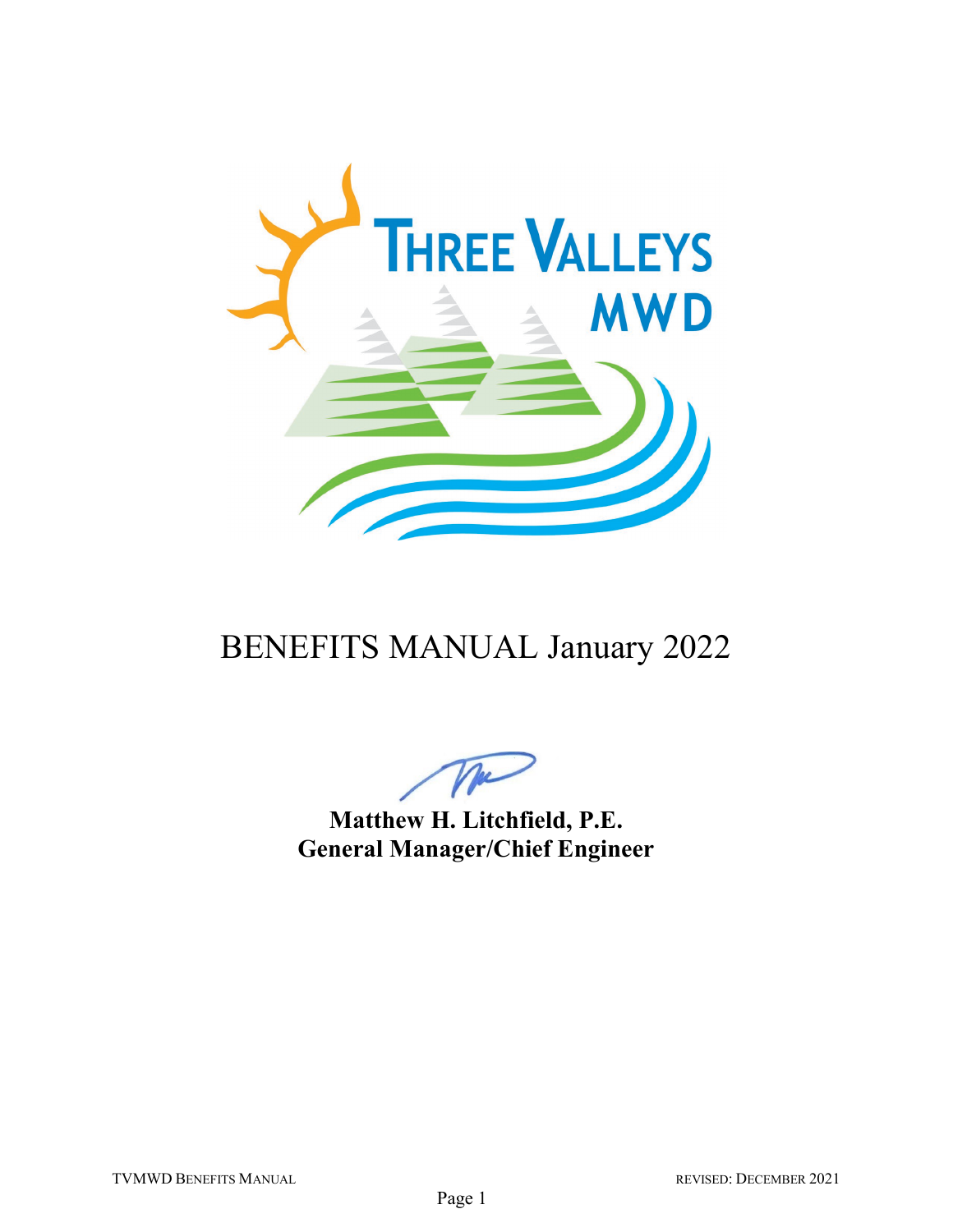## **Table of Contents**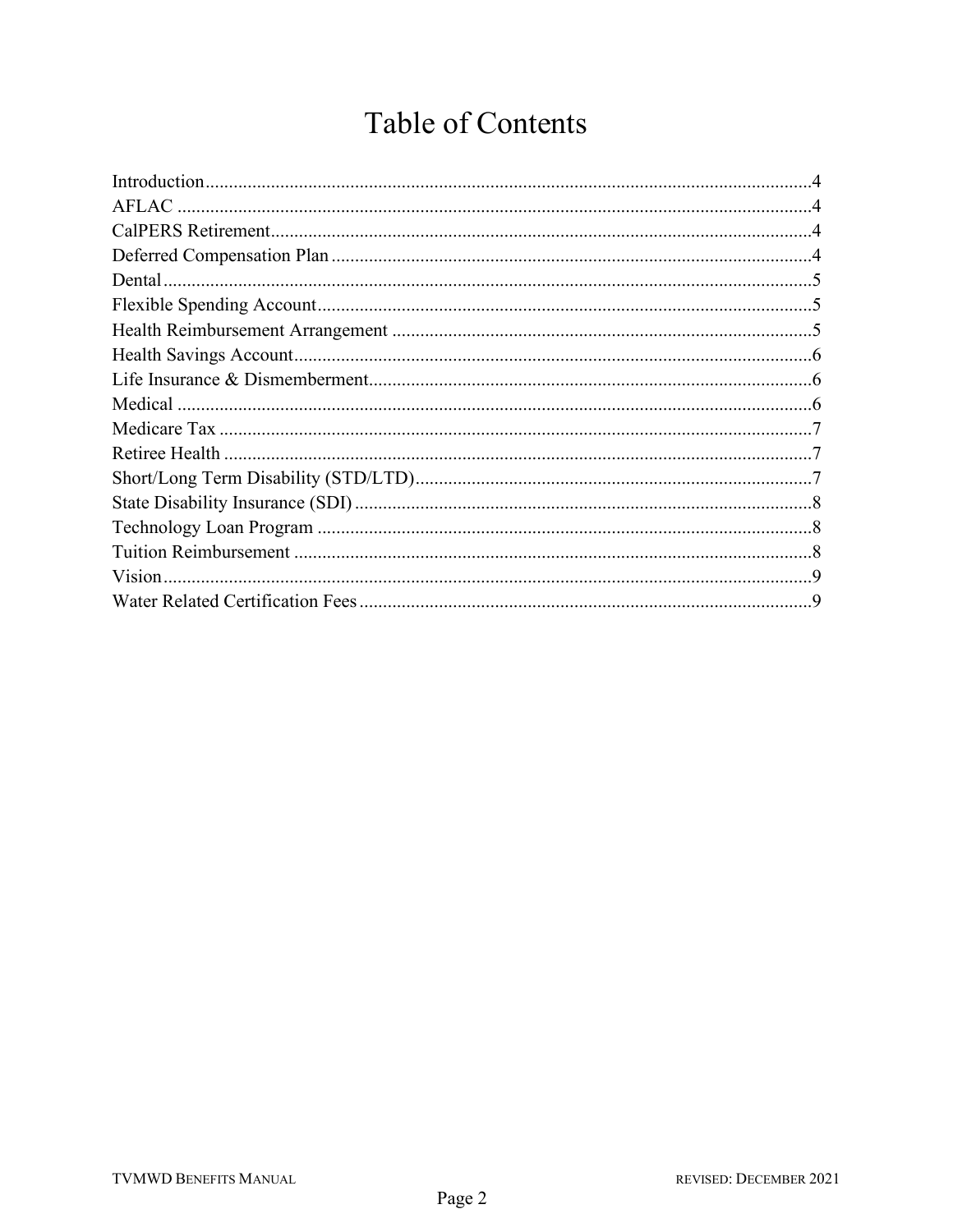## **INTRODUCTION**

TVMWD has established a number of benefit programs for its eligible employees. Although this summary does not state all of the features of these benefit programs, it provides brief summaries to acquaint employees with some of the key features of the programs. It is important that employees remember that additional terms, conditions, and limitations regarding program eligibility and benefit entitlements often exist. Official plan documents and, where applicable, actual insurance policies should be consulted for further information regarding each benefit program. In the case of actual or apparent conflict between the benefit summaries set forth in this summary and the terms of the official plan documents, the provisions of the official plan documents, as interpreted in the sole and absolute discretion of the plan administrator, shall control.

In addition, while it is TVMWD's present intention to continue the benefits described in this summary, TVMWD expressly reserves the right, whether in an individual case or, more generally, to modify, supplement, curtail, reduce, or eliminate any benefit, in whole or in part, either with or without notice, to the fullest extent permitted by law, if TVMWD determines, in the exercise of its sole discretion, that such action is warranted. Neither the benefit program nor their descriptions contained in this summary are intended to create any guarantees regarding continued and/or future availability. For further questions see Human Resources Department.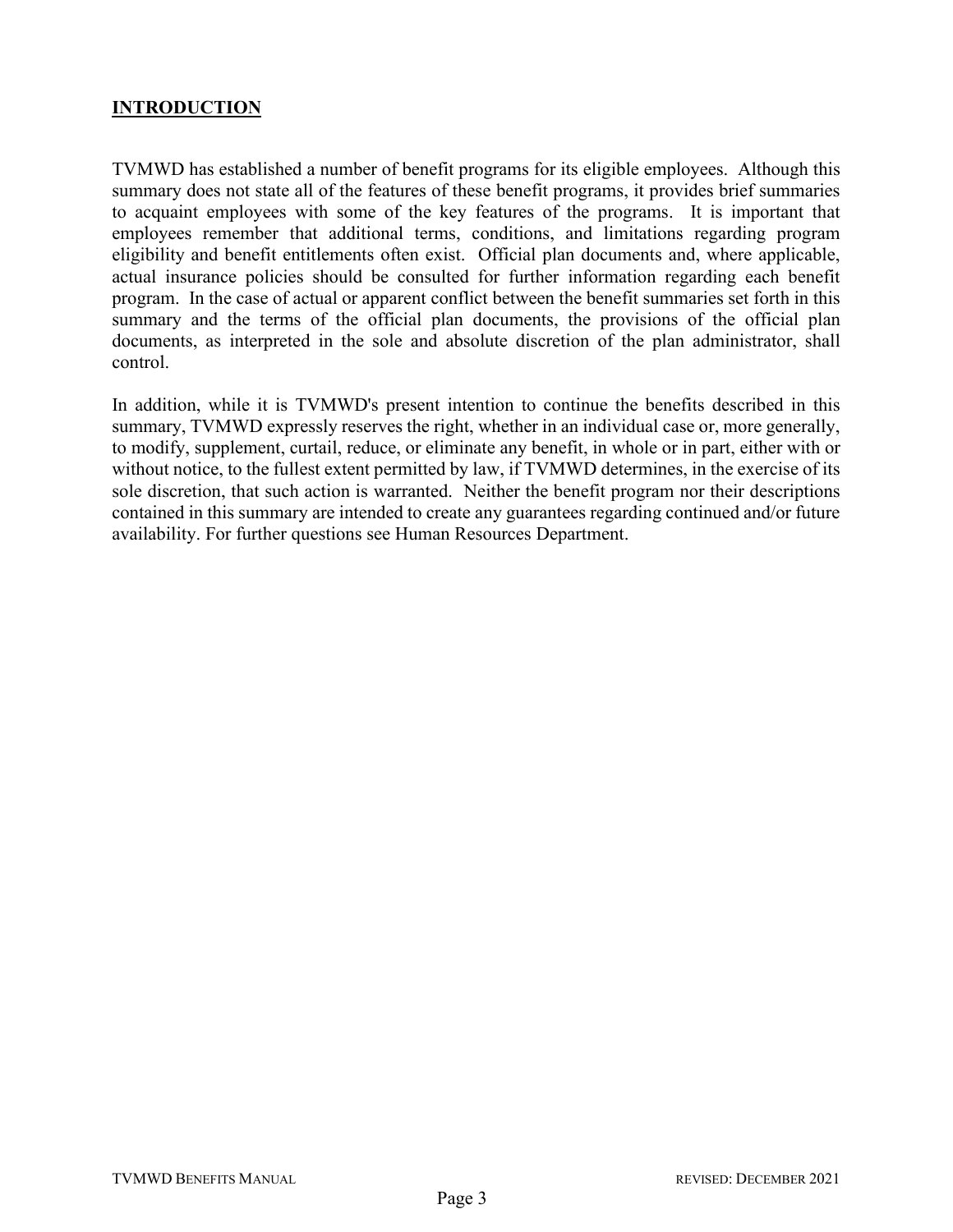| <b>BENEFIT</b>                                                                                                                                                                                                                                                                                                                                                                     | <b>DETAILS</b>                                                                                                                                                                                                                                                                                                                                                                                                                                                                                                                                                                                                                                                                   |
|------------------------------------------------------------------------------------------------------------------------------------------------------------------------------------------------------------------------------------------------------------------------------------------------------------------------------------------------------------------------------------|----------------------------------------------------------------------------------------------------------------------------------------------------------------------------------------------------------------------------------------------------------------------------------------------------------------------------------------------------------------------------------------------------------------------------------------------------------------------------------------------------------------------------------------------------------------------------------------------------------------------------------------------------------------------------------|
| <b>AFLAC</b><br>Eligibility<br>Full-time staff, part-time staff $(20+)$ hours<br>per week) and elected officials<br>Cost<br>Employee: Enrollment is voluntary<br>Employer: None                                                                                                                                                                                                    | Supplemental insurance to help pay benefits your<br>major medical insurance doesn't cover.<br>Employee payments may be made with a payroll<br>deduction. Amount may or may not be pre-tax,<br>depending upon the type of insurance.                                                                                                                                                                                                                                                                                                                                                                                                                                              |
| <b>CalPERS Retirement</b><br><b>Eligibility</b><br>Immediate for full-time staff, part-time<br>staff $(20+$ hours per week) and part-time<br>staff with prior CalPERS (or reciprocal<br>agency) service.<br>FY 21/22 Information:<br>Cost: $2\% @ 55$<br>Employee: 7% (of pensionable<br>compensation)<br>Employer: 10.88%<br>Cost: $2\%@62$<br>Employee: 6.75%<br>Employer: 7.59% | TVMWD participates in the California Public<br>Employees Retirement System (CalPERS).<br>The retirement formula for employees hired prior to<br>January 1, 2013 (or otherwise qualify as "Classic<br>PERS employees" is 2%@55 and benefits are based<br>on the following:<br>years of service<br>age at retirement (age 50 or over with min 5<br>yrs. PERS service)<br>highest 12 consecutive month period<br>The retirement formula for employees hired on or<br>after January 1, 2013 is $2\%@62$ and benefits are<br>based on the following:<br>years of service<br>age at retirement (age 52 or over with min 5<br>yrs. PERS service)<br>highest 36 consecutive month period |
| <b>Deferred Compensation Plans</b><br>Eligibility<br>Immediate for all employees.<br>Cost<br>Elected Officials & part-time staff<br>who are not eligible for CalPERS<br>$-7.5\%$ of compensation<br>Employer:<br>Full-time staff – matches<br>employee deferral up to \$250.00<br>per pay period (except pay periods<br>that are the $3rd$ pay period in a<br>month)               | Voluntary participation in a Section 457 deferred<br>compensation plan is made available through<br>Lincoln Financial Group or California Public<br>Employees Retirement System (Voya). Employee<br>contributions are made with a pre-taxed payroll<br>deduction or a post-tax Roth plan. Employee may<br>"catch up" for unmatched amounts earlier in the<br>calendar year but may not receive match early for<br>future periods. Total deferred contributions cannot<br>exceed limits of the Internal Revenue Service.<br>Employer contributions may also be made by<br>TVMWD to a Section 401a plan with Lincoln<br>Financial Group.                                           |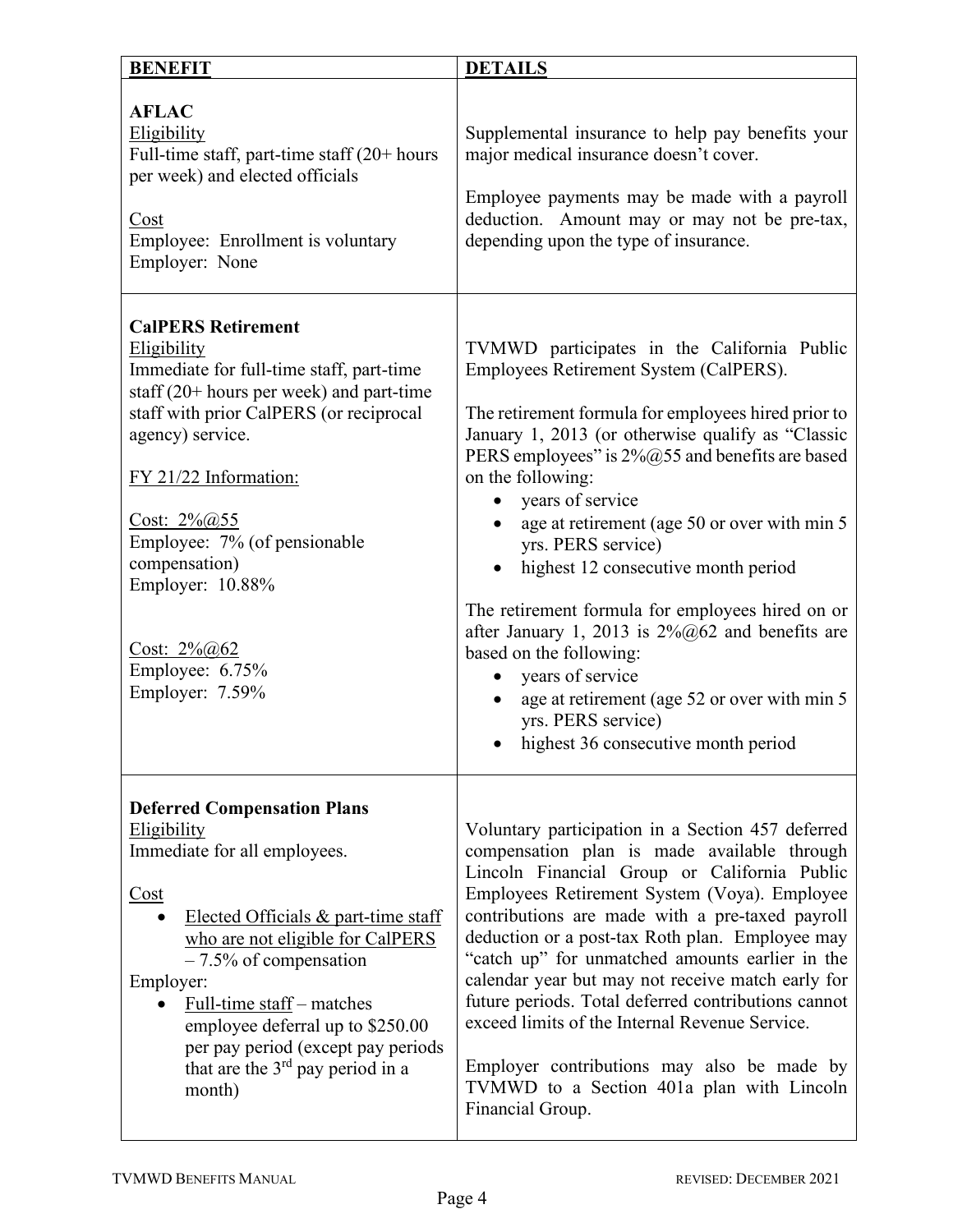| <b>BENEFIT</b>                                                                                                                                                                                                                                                                                                   | <b>DETAILS</b>                                                                                                                                                                                                                                                                                                                                                                                                                                                                                                                                                                                                                                                                                                                                                                                           |
|------------------------------------------------------------------------------------------------------------------------------------------------------------------------------------------------------------------------------------------------------------------------------------------------------------------|----------------------------------------------------------------------------------------------------------------------------------------------------------------------------------------------------------------------------------------------------------------------------------------------------------------------------------------------------------------------------------------------------------------------------------------------------------------------------------------------------------------------------------------------------------------------------------------------------------------------------------------------------------------------------------------------------------------------------------------------------------------------------------------------------------|
| <b>Dental</b><br>Eligibility<br>Full-time staff, part-time staff $(20+)$ hours<br>per week) and elected officials, including<br>eligible dependents, effective the 1st day<br>of the month following 30 days of service<br>unless approved by the GM.<br>Cost<br>Employee: No Cost<br>Employer: 100% of premium  | TVMWD provides dental coverage through<br>ACWA/JPIA. Employees can select from the<br>following two plans:<br>Delta Dental of California PPO - allows<br>visits to any dentist of choice. Maximum<br>benefit provided by using a DPO dentist.<br>DeltaCare USA (HMO) – pre-paid dental<br>which offers affordable<br>plan<br><b>HMO</b><br>coverage.                                                                                                                                                                                                                                                                                                                                                                                                                                                     |
| <b>Flexible Spending Account</b><br>Eligibility<br>Immediate for newly hired full-time staff,<br>part-time staff (20+ hours per week) $\&$<br>elected officials; otherwise only during<br>open enrollment or with a HIPPA<br>qualifying event.<br>Cost<br>Employee: Enrollment is voluntary<br>Employer: No Cost | TVMWD offers a Flexible Spending Account<br>(FSA) Program which enables employees to set<br>aside an estimated portion of their annual salary on<br>a pre-tax basis to cover qualified medical expenses<br>for the employee & dependents & qualified<br>dependent care expenses incurred during the<br>calendar year. For the FSA-Health Care, any<br>unused contributions in excess of \$500 by calendar<br>year end will be forfeited. Plan limits are as<br>follows:<br>Health Care = $$2,850$ per calendar year<br>Dependent Care = $$5,000$ per calendar year<br>$\bullet$<br>Employee deductions are a pre-taxed payroll<br>deduction.<br>TVMWD also offers a Limited Flex Spending<br>Account (LFSA) that covers dental and vision only<br>that can be combined with a Health Savings<br>Account. |
| <b>Health Reimbursement Arrangement</b><br><b>Eligibility</b><br>Immediate for full-time staff and elected<br>officials.<br>Cost<br>Employee: No Cost<br>Employer: Admin Fees plus \$1,000<br>annually                                                                                                           | TVMWD pays administration fees $\&$ \$1,000<br>annually (calendar year) for reimbursement of<br>qualified out-of-pocket health expenses for you or<br>your qualifying dependents and up-front medical<br>premiums. The \$1,000 will be prorated based on<br>date of hire during the 1st year. For those with an<br>HSA, the \$1,000 will be contributed there instead.<br>Any unused balance may be carried over and<br>utilized in future years up to a max of \$3,500.                                                                                                                                                                                                                                                                                                                                 |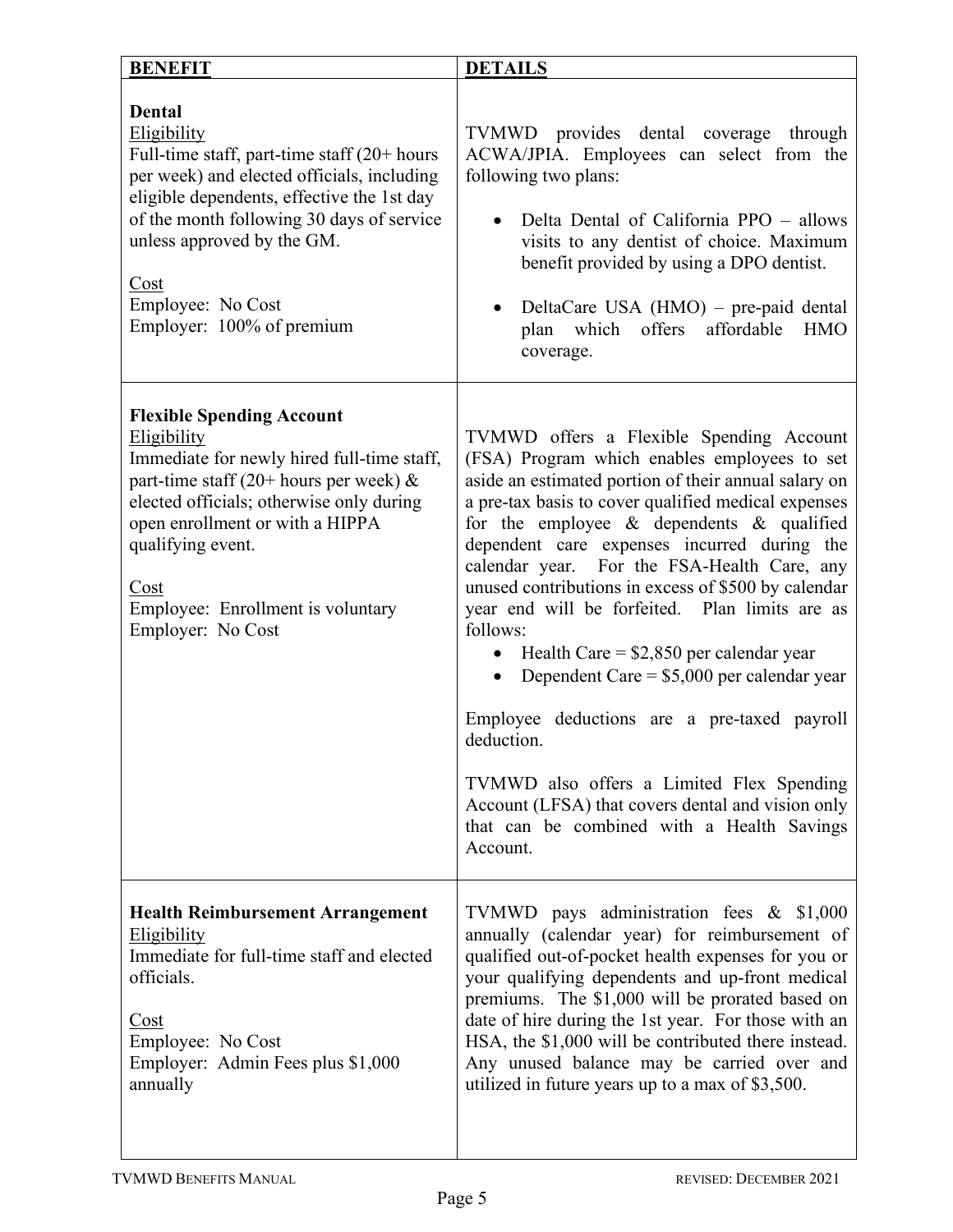| <b>BENEFIT</b>                                                                                                                                                                                                                                                                                                                                                                                                                                                                                                       | <b>DETAILS</b>                                                                                                                                                                                                                                                                                                                                                                                                                                                                                                                                                                     |
|----------------------------------------------------------------------------------------------------------------------------------------------------------------------------------------------------------------------------------------------------------------------------------------------------------------------------------------------------------------------------------------------------------------------------------------------------------------------------------------------------------------------|------------------------------------------------------------------------------------------------------------------------------------------------------------------------------------------------------------------------------------------------------------------------------------------------------------------------------------------------------------------------------------------------------------------------------------------------------------------------------------------------------------------------------------------------------------------------------------|
| <b>Health Savings Account</b><br>Eligibility<br>Employees enrolled in the Anthem Blue<br>Cross ABHP, effective the 1st day of the<br>month following 30 days of service unless<br>approved by the General Manager.<br>Cost<br>Employee: No Cost<br>Employer: Annual contribution of:<br>\$400<br>Single<br>$\bullet$<br>Two-party \$800<br>\$800<br>Family<br>$\bullet$                                                                                                                                              | HSAs provide for employee health benefits in the<br>face of rising health insurance costs. They were<br>created to encourage consumer-driven health plans.<br>Plan participants pay directly for routine health care<br>services for yourself or your qualifying dependents,<br>making participants more responsible consumers<br>while reducing the cost of high-deductible<br>insurance coverage. The annual contribution will<br>be prorated based on date of hire during the 1 <sup>st</sup> year.                                                                             |
| Life Insurance & Dismemberment<br>Eligibility<br>Full-time staff and elected officials<br>effective the 1st day of the month<br>following 30 days of service.<br>Cost<br>Employee: Taxes on coverage exceeding<br>\$50,000 and/or if employee elects to<br>increase the benefit at their own expense.<br>Employer: 100% of premium                                                                                                                                                                                   | In the event of death, a sum equal to 2 times the<br>annual salary of the insured, not to exceed \$300,000<br>(\$10,000 for elected officials) will be paid to the<br>designated beneficiary.<br>Employee is also enrolled in dependent life<br>coverage, which provides death benefits up to<br>\$1,500 for a spouse and $$1,000$ for dependent<br>children.<br>Employee may add supplemental coverage at their<br>own expense.                                                                                                                                                   |
| <b>Medical</b><br>Eligibility<br>Full-time staff, part-time staff $(20+)$ hours<br>per week) and elected officials, including<br>eligible dependents, effective the 1st day<br>of the month following 30 days of service<br>unless approved by the General Manager.<br>Cost<br>Employee: 10% of medical premiums<br>except:<br>employees who choose employee<br>only coverage for least expensive<br>plan<br>employees enrolling in the<br>Anthem Blue Cross CDHP<br>Employer: remaining cost of medical<br>premiums | TVMWD provides health coverage<br>through<br>ACWA/JPIA. Employees can select from:<br><b>Anthem Blue Cross PPO</b><br>Anthem Blue Cross HMO<br>Anthem Blue Cross CDHP<br>$\bullet$<br>Kaiser Permanente HMO<br>$\bullet$<br><b>Other Notes:</b><br>Premiums vary depending on the health<br>plan.<br>Employees will pay the 10% medical<br>$\bullet$<br>premium as a pre-taxed monthly payroll<br>deduction.<br>Employee may opt themselves and/or<br>family members out of medical coverage<br>during open enrollment with proof of a<br>comparable alternative medical coverage. |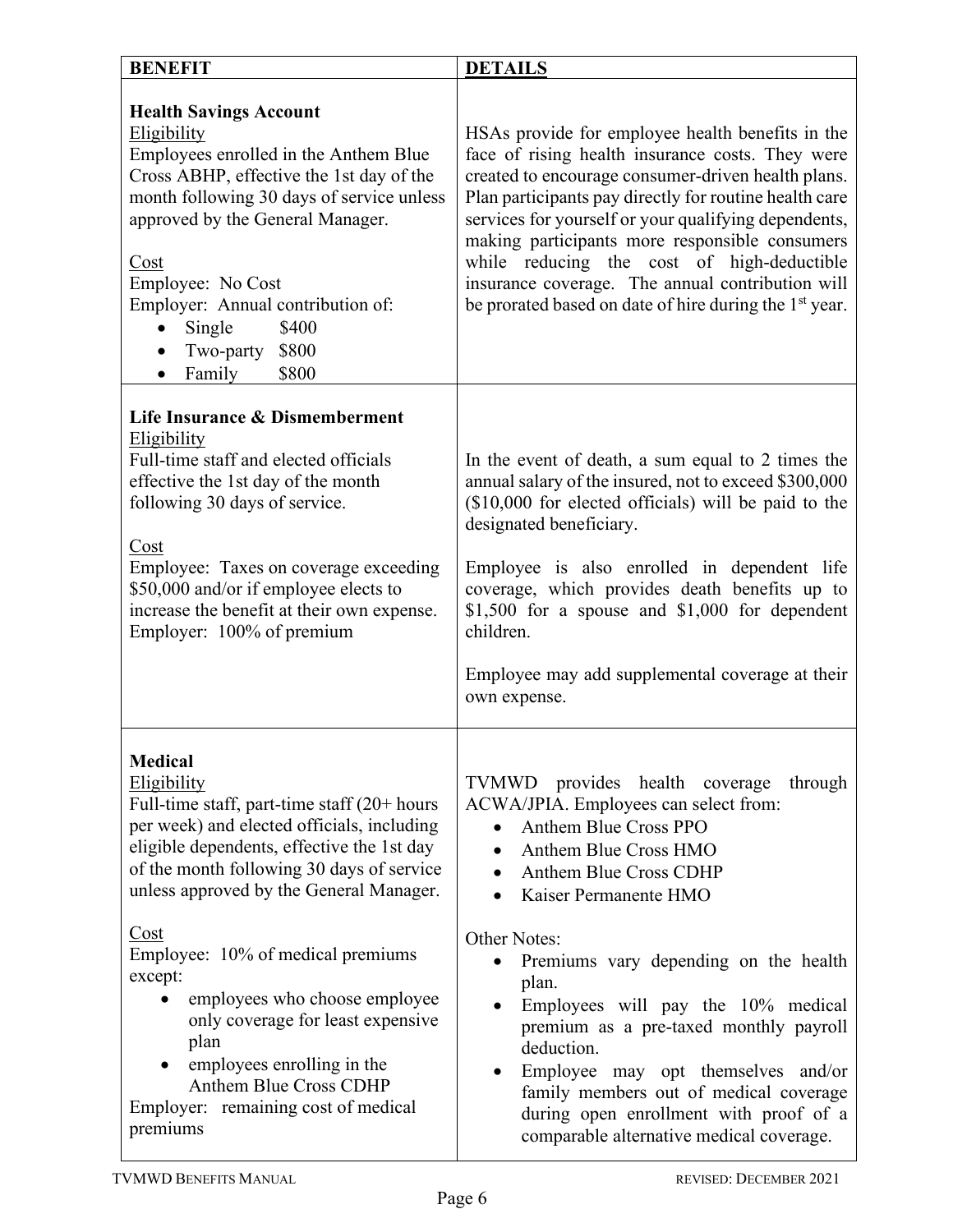| <b>BENEFIT</b>                                                                                                                                                                                                                                                                                                                                       | <b>DETAILS</b>                                                                                                                                                                                                                                                                                                                                                                                                                                                                                                                                                                                                                              |
|------------------------------------------------------------------------------------------------------------------------------------------------------------------------------------------------------------------------------------------------------------------------------------------------------------------------------------------------------|---------------------------------------------------------------------------------------------------------------------------------------------------------------------------------------------------------------------------------------------------------------------------------------------------------------------------------------------------------------------------------------------------------------------------------------------------------------------------------------------------------------------------------------------------------------------------------------------------------------------------------------------|
|                                                                                                                                                                                                                                                                                                                                                      | The opt out amount is 70% of the average<br>plan cost (based on family status) not to<br>exceed the least costly plan (Kaiser). Re-<br>enrollment is not allowed until open<br>enrollment or with a HIPPA qualifying<br>ACWA/JPIA requires medical<br>event.<br>coverage for 75% of TVMWD employees,<br>so opt out is first-come first-serve.<br>Cash back is not available for elected<br>officials.                                                                                                                                                                                                                                       |
| <b>Medicare Tax</b><br>Eligibility<br>Immediate for all employees.<br>Cost<br>Employee: 1.45% of earnings (additional<br>$0.9\%$ for earnings over \$200,000)<br>Employer: 1.45% of earnings                                                                                                                                                         | A mandatory tax for all public employees hired<br>after March 31, 1986. Medicare is a national social<br>insurance program that guarantees access to health<br>insurance for Americans age 65 and older and<br>younger people with disabilities.                                                                                                                                                                                                                                                                                                                                                                                            |
| <b>Retiree Health</b><br>Eligibility<br>Full-time staff who retire from TVMWD<br>at age 50 or older with a minimum of 10<br>years of service.<br>Cost<br>Employee: Medical, dental & vision<br>premium cost in excess of TVMWD<br>percentage of the medical premium cap.<br>Employer: A maximum of \$600 per<br>month depending on years of service. | Retiree may choose to maintain the medical plan<br>they have with TVMWD at the time of retirement<br>or be covered under another licensed plan outside<br>TVMWD with proof of coverage. Enrollment in<br>Medicare part $A \& B$ is required if the retiree<br>remains on TVMWD's plan. Retiree is eligible for<br>open enrollment annually as long as they have<br>maintained continuous coverage with TVMWD.<br>The retiree's spouse and/or other dependents are<br>eligible for medical coverage at the retiree's cost.<br>Retiree may also use benefit to cover dental and<br>vision premiums obtained from an outside licensed<br>plan. |
| <b>Short/Long Term Disability (STD/LTD)</b><br><b>Eligibility</b><br>Full-time staff on the 1st day of the month<br>following 30 days of service.<br>Cost<br>Employee: No Cost<br>Employer: 100% of premium                                                                                                                                          | Disability compensation if you experience a non-<br>work-related injury or illness or a pregnancy<br>causing disability in excess of 60 days.<br><b>STD</b><br>becomes effective on the 61st day of a disability.<br>The weekly benefit is the amount equal to $66.67\%$<br>of covered earning, from a minimum of \$25 up to a<br>maximum benefit of \$2,309 per week.<br>LTD is available after 180 days if applicable.<br>The monthly disability payment is 66.67% of                                                                                                                                                                     |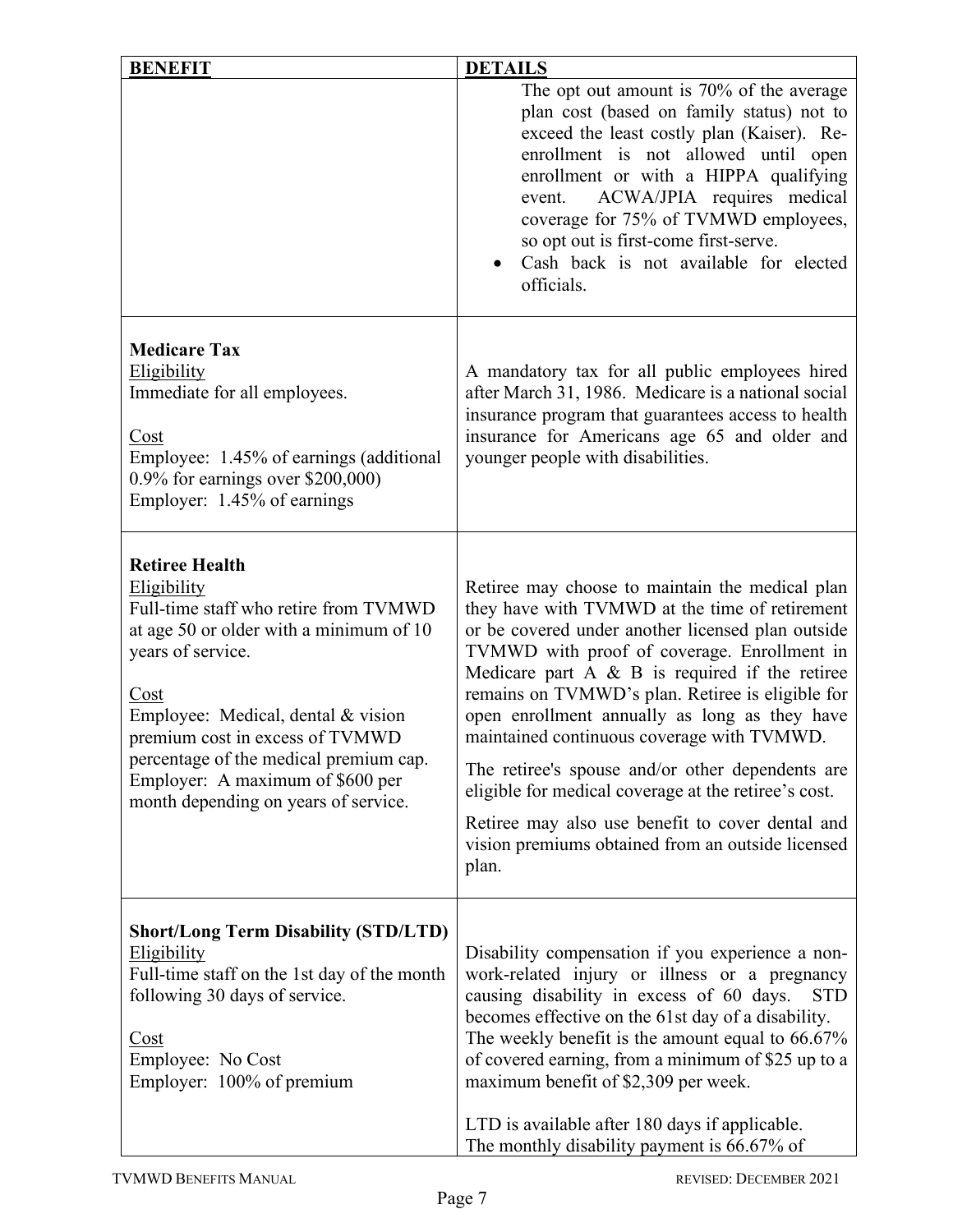| <b>BENEFIT</b>                                                                                                                                                                                                                                   | <b>DETAILS</b>                                                                                                                                                                                                                                                                                                                                                                                                                                                                                                                                                                                                                                                                                                                                                                      |
|--------------------------------------------------------------------------------------------------------------------------------------------------------------------------------------------------------------------------------------------------|-------------------------------------------------------------------------------------------------------------------------------------------------------------------------------------------------------------------------------------------------------------------------------------------------------------------------------------------------------------------------------------------------------------------------------------------------------------------------------------------------------------------------------------------------------------------------------------------------------------------------------------------------------------------------------------------------------------------------------------------------------------------------------------|
|                                                                                                                                                                                                                                                  | covered earning, up to a maximum benefit of<br>\$10,000 per month. If you remain disabled,<br>payments continue until age 65.                                                                                                                                                                                                                                                                                                                                                                                                                                                                                                                                                                                                                                                       |
| <b>State Disability Insurance (SDI)</b><br>Eligibility<br>Immediate for all staff.<br>Cost<br>Employee: No Cost<br>Employer: 100% of SDI contribution rate                                                                                       | California State Disability Insurance (SDI) is a<br>partial wage-replacement insurance plan for<br>California workers. Workers covered by SDI are<br>eligible for the following two programs:<br>Disability Insurance provides affordable, short-<br>term benefits to eligible workers who suffer a loss<br>of wages when they are unable to work due to a<br>non-work-related illness or injury, or due to<br>pregnancy or childbirth.<br>Paid Family Leave was established for workers who<br>suffer a loss of wages when they need to take time<br>off to care for a seriously ill child, spouse, parent,<br>parent-in-law, grandparent, grandchild, sibling,<br>registered domestic partner, or to bond with a new<br>child.                                                    |
| <b>Technology Loan Program</b><br>Eligibility<br>Full-time staff who have satisfactorily<br>completed their introductory period $\&$<br>elected officials.<br>$\frac{\text{Cost}}{\text{Cost}}$<br>Employee: Up-front costs<br>Employer: No cost | TVMWD offers an interest free loan for the<br>purchase of home technology to assist in<br>professional development of the employee which<br>will enhance their performance at TVMWD. Upon<br>approval by the General Manager with the<br>following loan provisions:<br>Maximum loan amount is \$3,500<br>$\bullet$<br>payroll<br>Repayment via<br>deductions,<br>minimum of \$30 per pay period, for a period<br>not to exceed 5 years. Unpaid balance due<br>upon termination.<br>Reassignment or transfer of equipment<br>violates agreement and cancels the right to<br>participate in the program.<br>Allowed: Computers<br>and peripherals,<br>tablets, smart phones.<br>Not allowed: cameras, music devices,<br>gaming or entertainment software.<br>Only one loan at a time. |
| <b>Tuition Reimbursement</b><br>Eligibility<br>Full-time staff who have satisfactorily<br>completed their introductory period or                                                                                                                 | Reimbursement of tuition and associated costs up<br>to \$3,000 per calendar year. Courses must be work-<br>related or count toward a degree. A grade of "C" or                                                                                                                                                                                                                                                                                                                                                                                                                                                                                                                                                                                                                      |